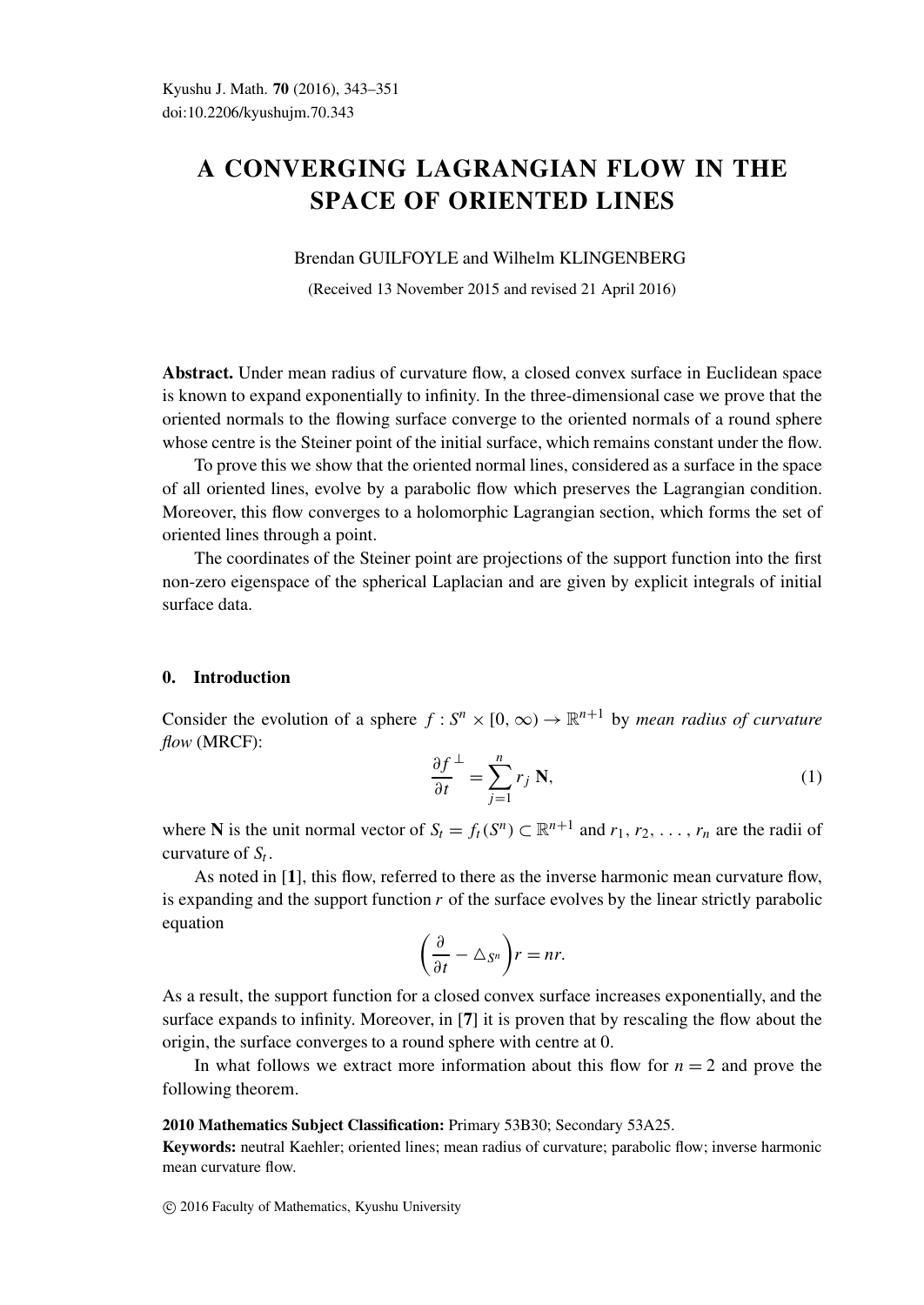MAIN THEOREM. *Under mean radius of curvature flow, the oriented normal lines to any convex surface with support function r*<sup>0</sup> *as initial data converge to those of the round sphere with the centre at Steiner point*  $(x^1, x^2, x^3)$  *of*  $S_0$ *:* 

$$
x^{1} + ix^{2} = \frac{3}{4\pi} \int_{0}^{2\pi} \int_{0}^{\pi} r_{0}(\theta, \phi) \sin^{2} \theta e^{i\phi} d\theta d\phi,
$$
  

$$
x^{3} = \frac{3}{4\pi} \int_{0}^{2\pi} \int_{0}^{\pi} r_{0}(\theta, \phi) \sin \theta \cos \theta d\theta d\phi,
$$
 (2)

*where (θ , φ) are standard spherical coordinates. Thus, the Steiner point is invariant under the flow.*

We prove this by computing the flow of the oriented normal lines to the surface as it evolves by MRCF. These normals form a surface in the space of all oriented lines.

In particular, recall that, given any smooth oriented convex surface  $S_t$  in  $\mathbb{R}^3$ , the set of oriented normal lines to  $S_t$  forms a surface  $\Sigma_t$  in the space  $\mathbb{L}(\mathbb{R}^3)$  of all oriented lines of  $\mathbb{R}^3$ . This surface is of necessity Lagrangian with respect to the canonical symplectic structure on  $\mathbb{L}(\mathbb{R}^3)$  and, since  $S_t$  is convex,  $\Sigma_t$  is a section of the bundle  $\pi : \mathbb{L}(\mathbb{R}^3) = T\mathbb{S}^2 \to \mathbb{S}^2$  [3, 4].

Conversely, for any Lagrangian section  $\Sigma$  of  $\mathbb{L}(\mathbb{R}^3)$ , the line congruence determined by  $\Sigma$  is integrable; that is, there exists an embedded surface *S* in  $\mathbb{R}^3$  orthogonal to the lines (see [4, Proposition 10]).

The evolution of the Lagrangian section induced by MRCF, in contrast to the flow in  $\mathbb{R}^3$ , converges without rescaling, and we prove the following theorem.

MAIN THEOREM (reformulated). *Under mean radius of curvature flow, any initial Lagrangian section converges smoothly to a quadratic holomorphic Lagrangian section of*  $L(\mathbb{R}^3)$  *determined by* 

$$
F = \frac{1}{2} [x^1 + ix^2 - 2x^3 \xi - (x^1 - ix^2) \xi^2]
$$

*with coefficients given by the formulae (2).*

A holomorphic Lagrangian section corresponds to those oriented lines that pass through a fixed point in  $\mathbb{R}^3$ , and so, while the convex surfaces in  $\mathbb{R}^3$  run out to infinity under the flow, their normal lines converge to the normals of a round sphere (without rescaling the flow). Note that a surface can be both Lagrangian and holomorphic in this setting because the associated Kaehler metric is of neutral signature [4].

The proof involves showing that, under MRCF, the Lagrangian sections flow by a linear strictly parabolic equation system – see Proposition 2. Then, utilizing spherical harmonics to solve the equation in terms of the initial spectral decomposition we study the asymptotic behaviour. The fundamental result for the parabolic equation that we use is contained in Proposition 4.

In the next section, we describe the geometric relationship between  $\mathbb{R}^3$  and  $\mathbb{L}(\mathbb{R}^3)$ . Comparison of MRCF in the two spaces is carried out in Section 2, while in the final section we prove the Main Theorem.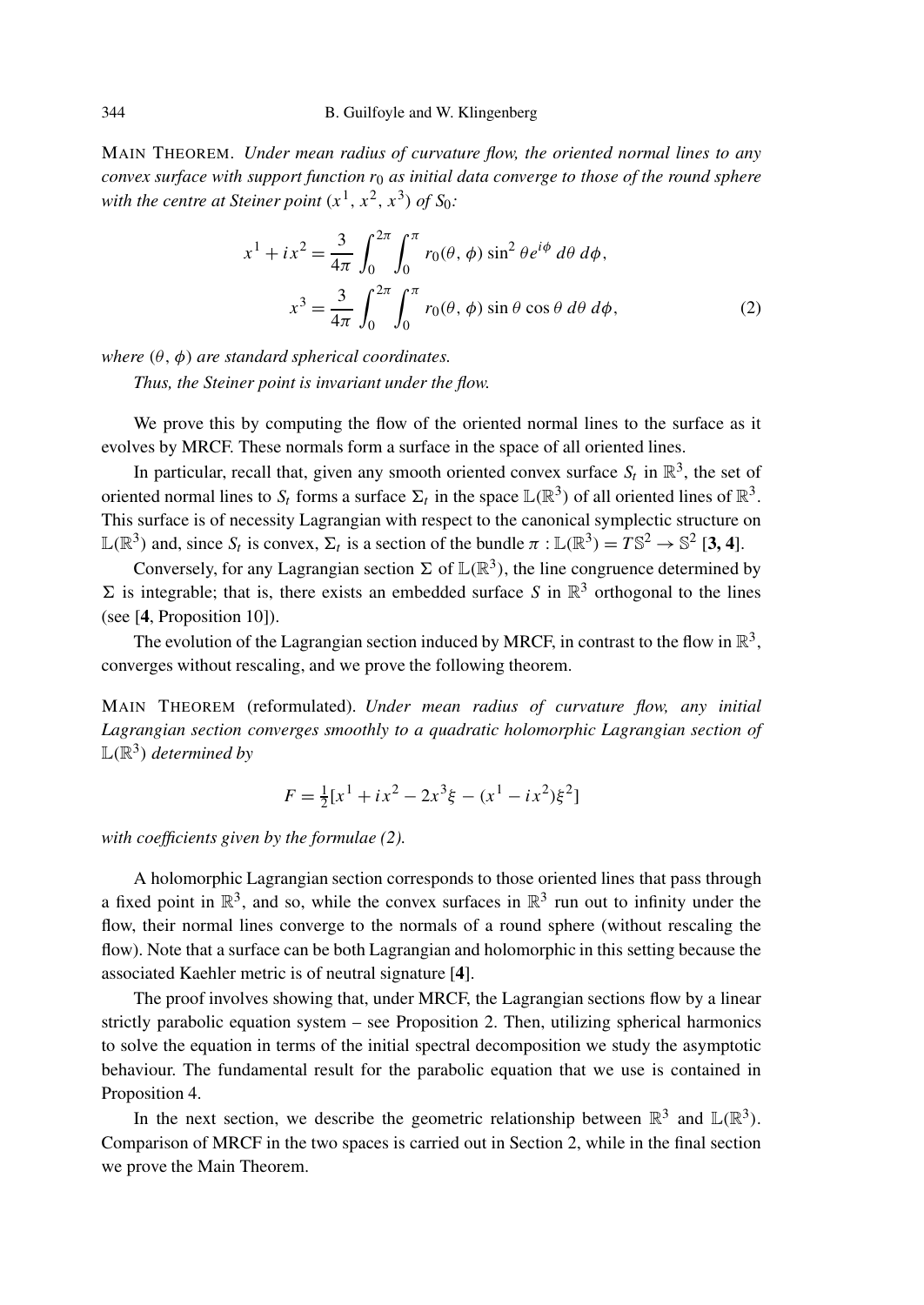### 1. The space of oriented lines

The space  $\mathbb{L}(\mathbb{R}^3)$  of oriented lines of Euclidean  $\mathbb{R}^3$  can be identified with  $T\mathbb{S}^2$ , the total space of the tangent bundle to the 2-sphere.  $T\mathbb{S}^2$  carries a neutral Kähler structure  $(\mathbb{G}, \mathbb{J}, \Omega)$  which is invariant under the Euclidean group acting on oriented lines. In what follows, the terms holomorphic and Lagrangian refer to the complex structure  $\mathbb J$  and symplectic structure  $\Omega$ , respectively. The metric  $\mathbb G$  is of neutral signature; hence planes can be both holomorphic and Lagrangian. Further details on the neutral Kähler structure can be found in [3, 4].

For local computations, let  $\xi$  be the standard complex coordinate on  $\mathbb{S}^2$  coming from stereographic projection from the south pole so that  $\xi = \tan(\theta/2)e^{i\phi}$  for the spherical polar coordinates  $0 \le \theta \le \pi$  and  $0 \le \phi < 2\pi$ . Extend this to complex coordinates  $(\xi, \eta)$  on an open set of  $T\mathbb{S}^2$  by identifying  $X \in T_{\xi} \mathbb{S}^2$  with  $(\xi, \eta) \in \mathbb{C}^2$  when

$$
X = \eta \frac{\partial}{\partial \xi} + \bar{\eta} \frac{\partial}{\partial \bar{\xi}}.
$$

Consider the set of oriented normal lines to a surface *S*. These form a Lagrangian surface  $\Sigma \subset T\mathbb{S}^2$ . As there are no flat points, the Gauss map of *S* is invertible and hence  $\Sigma$  is a Lagrangian section of the canonical bundle  $\pi : T\mathbb{S}^2 \to \mathbb{S}^2$ . In terms of local coordinates, the surface  $\Sigma$  is given by  $\xi \mapsto (\xi, \eta = F(\xi, \bar{\xi}))$  for some complex-valued function *F*.

The link between these holomorphic coordinates and flat coordinates  $(x^1, x^2, x^3)$  in  $\mathbb{R}^3$ is provided by the map  $\Phi: T\mathbb{S}^2 \times \mathbb{R} \to \mathbb{R}^3$ :

$$
x^{1} + ix^{2} = \frac{2(\eta - \bar{\eta}\xi^{2}) + 2\xi(1 + \xi\bar{\xi})r}{(1 + \xi\bar{\xi})^{2}}, \quad x^{3} = \frac{-2(\eta\bar{\xi} + \bar{\eta}\xi) + (1 - \xi^{2}\bar{\xi}^{2})r}{(1 + \xi\bar{\xi})^{2}}, \quad (3)
$$

which sends an oriented line  $(\xi, \eta)$  and a real number r to the point on the line in  $\mathbb{R}^3$  that is an oriented distance *r* from the closest point on the line to the origin.

These equations can be recast as

$$
\eta = \frac{1}{2}(x^1 + ix^2 - 2x^3\xi - (x^1 - ix^2)\xi^2), \quad r = \frac{(x^1 + ix^2)\bar{\xi} + (x^1 - ix^2)\xi + x^3(1 - \xi\bar{\xi})}{1 + \xi\bar{\xi}}.
$$

The perpendicular distance  $\chi$  of an oriented line  $(\xi, \eta)$  to the origin is found to be

$$
\chi^2 = \frac{4\eta\bar{\eta}}{(1+\xi\bar{\xi})^2}.
$$
 (4)

*Definition 1.* The *support function* of a convex surface is the map  $r : S \to \mathbb{R}$  which takes a point *p* to the signed distance between *p* and the point on the oriented normal line to *S* at *p* which lies closest to the origin. Alternatively, it is the signed perpendicular distance between the oriented tangent plane to *S* at *p* and the origin.

The relationship between the support function *r* of *S* and the complex-valued function *F* determining the Lagrangian section corresponding to *S* is

$$
F = \frac{1}{2}(1 + \xi \bar{\xi})^2 \bar{\partial}r.
$$
\n<sup>(5)</sup>

Define the complex slopes of *F* by

$$
\bar{\partial}F = -\bar{\sigma}, \quad (1 + \xi\bar{\xi})^2 \partial \left(\frac{F}{(1 + \xi\bar{\xi})^2}\right) = \rho + i\lambda. \tag{6}
$$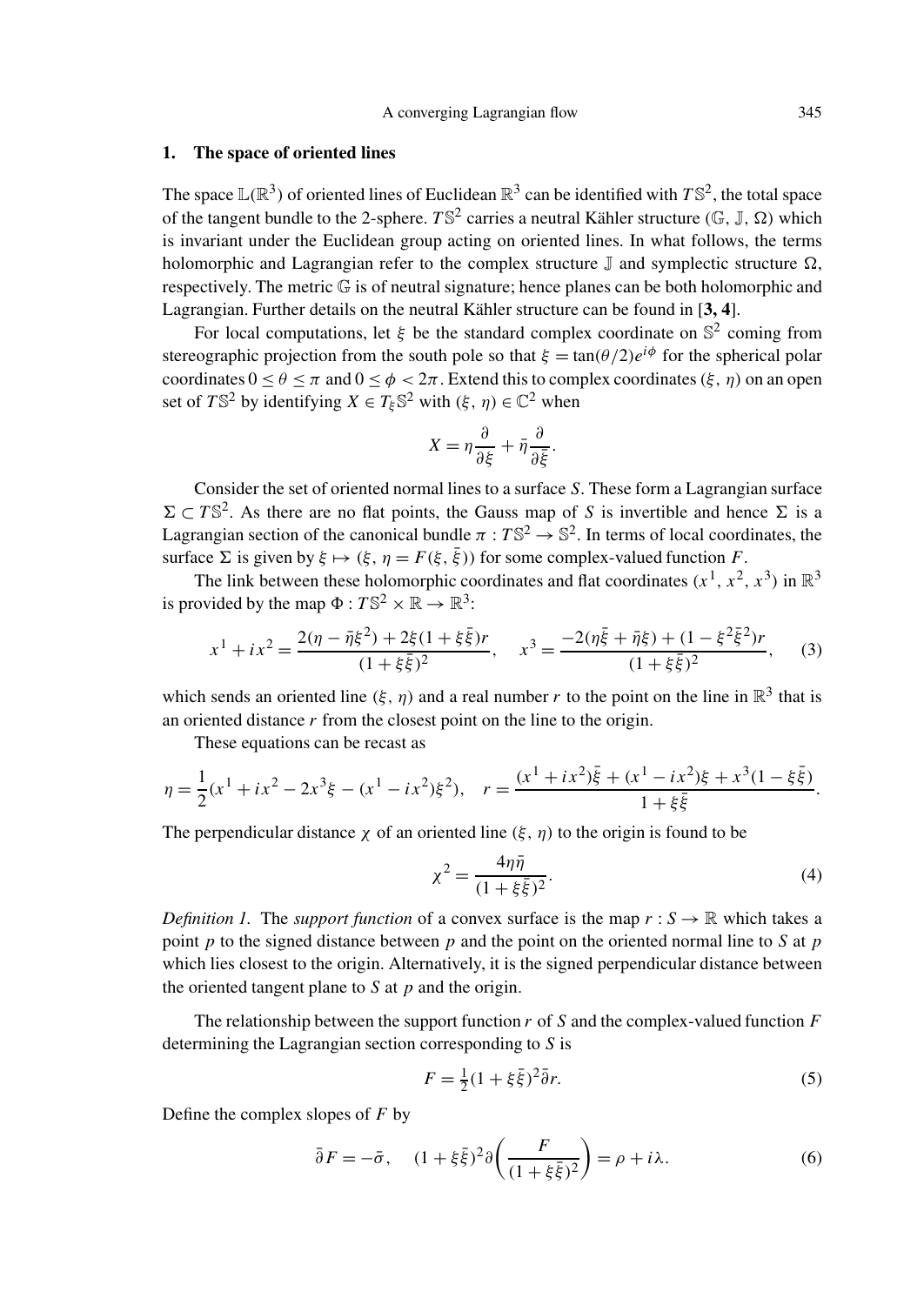A section is Lagrangian if and only if  $\lambda = 0$  and this implies the existence of the real function *r* satisfying equation (5). In addition, the radii of curvature of the surface *S* are determined by

$$
|\sigma|^2 = \frac{1}{4}(r_1 - r_2)^2, \quad (r + \rho)^2 = \frac{1}{4}(r_1 + r_2)^2.
$$

Finally, translations in  $\mathbb{R}^3$  act on our functions as follows. Suppose we consider the translation that takes the origin to  $(x^1 + ix^2, x^3) = (\alpha, b)$ . Then we have

$$
\eta \mapsto \eta + \frac{1}{2}(\alpha - 2b\xi - \bar{\alpha}\xi^2), \quad r \mapsto r + \frac{\alpha \bar{\xi} + \bar{\alpha}\xi + b(1 - \xi \bar{\xi})}{1 + \xi \bar{\xi}},
$$

while  $\sigma$  and  $r + \rho$  are invariant under translations.

# 2. Mean radius of curvature flow

Let us now consider the flow (1) for a strictly convex surface  $S_t$  in  $\mathbb{R}^3$ . Using coordinates  $(x^1 + ix^2, x^3)$  on  $\mathbb{R}^3$  and Gauss coordinates  $\xi$  on  $S_t$ , let  $r_t : S^2 \to \mathbb{R}$  be the support function of  $S_t$ . Then, with  $(r = r_t, \eta = \eta_t)$ , differentiating equations (3) in time yields

$$
\frac{\partial}{\partial t}(x^1 + ix^2) = \frac{2}{(1 + \xi \bar{\xi})^2} \frac{\partial}{\partial t} \eta - \frac{2\xi^2}{(1 + \xi \bar{\xi})^2} \frac{\partial}{\partial t} \bar{\eta} + \frac{2\xi}{1 + \xi \bar{\xi}} \frac{\partial}{\partial t} r,
$$

$$
\frac{\partial}{\partial t} x^3 = -\frac{2\bar{\xi}}{(1 + \xi \bar{\xi})^2} \frac{\partial}{\partial t} \eta - \frac{2\xi}{(1 + \xi \bar{\xi})^2} \frac{\partial}{\partial t} \bar{\eta} + \frac{1 - \xi \bar{\xi}}{1 + \xi \bar{\xi}} \frac{\partial}{\partial t} r,
$$

and projecting this we obtain

$$
\frac{\partial f}{\partial t}^{\perp} = \frac{\partial r}{\partial t} N = (r_1 + r_2)N.
$$

Finally, from the relationship between section and support (5) we have

$$
r_1 + r_2 = 2(r + \rho) = 2r + 2(1 + \xi \bar{\xi})^2 \partial \left(\frac{F}{(1 + \xi \bar{\xi})^2}\right)
$$
  
= 2r + (1 + \xi \bar{\xi})^2 \partial \bar{\partial}r = 2r + \Delta\_{\mathbb{S}^2}r.

We have therefore proven the first part of Proposition 1.

PROPOSITION 1. *Under MRCF, the support function evolves by*

$$
\left(\frac{\partial}{\partial t} - \Delta_{\mathbb{S}^2}\right) r = 2r,\tag{7}
$$

*while the perpendicular distance function of the normal lines evolves by*

$$
\left(\frac{\partial}{\partial t} - \Delta_{\mathbb{S}^2}\right) \chi^2 = 2\chi^2 - 4(\rho^2 + |\sigma|^2).
$$

*Proof.* The first we have proven, and the second follows from a similar calculation.  $\square$ 

In the space of oriented lines, the set of oriented normal lines to  $S_t$  forms a Lagrangian section of  $T\mathbb{S}^2 \to \mathbb{S}^2$  given locally by a complex function  $F : \mathbb{C} \to \mathbb{C}$ . We lift the flow to the space of oriented lines in Proposition 2.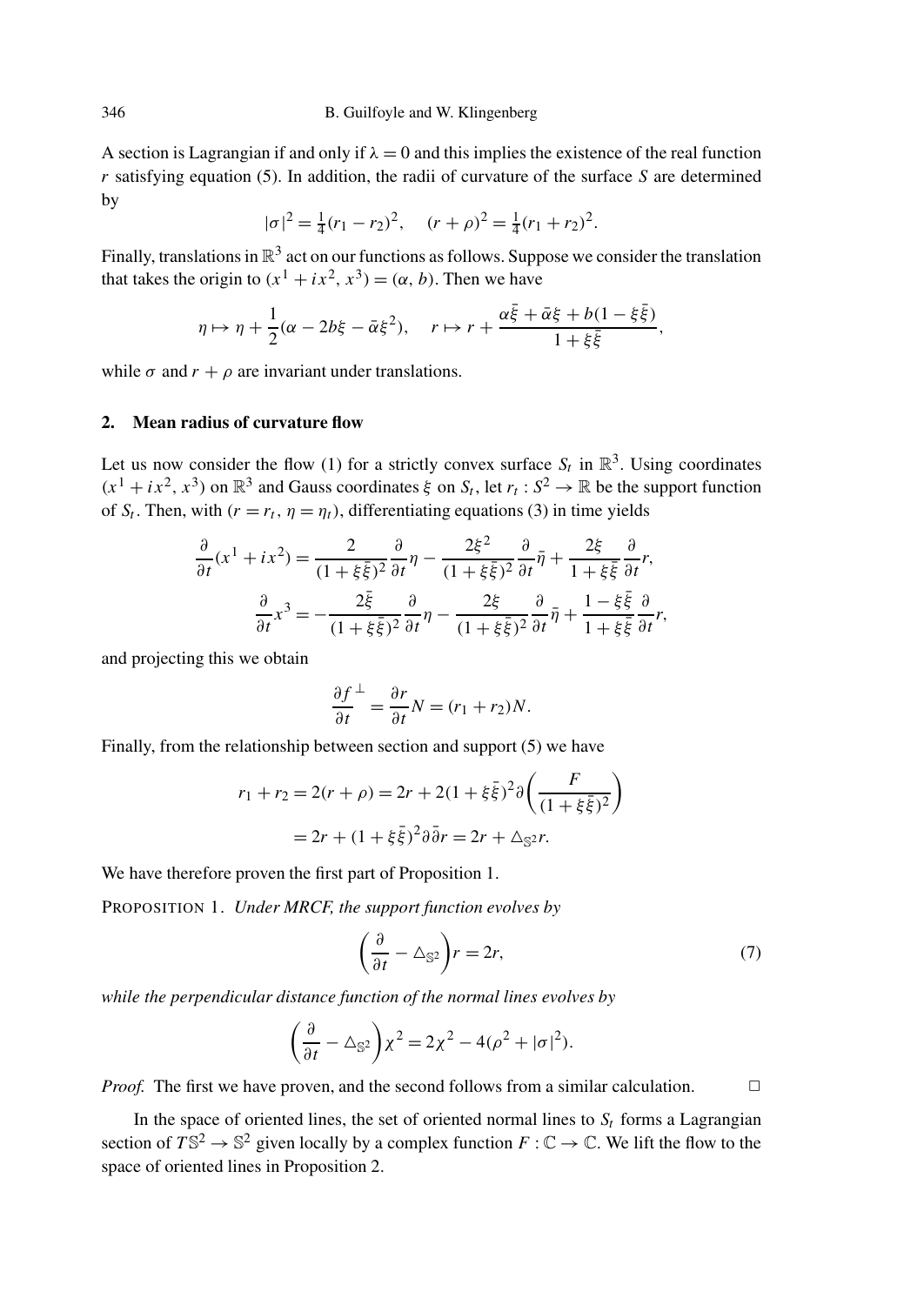PROPOSITION 2. *Under MRCF, the Lagrangian section F evolves in T* S<sup>2</sup> *by the linear parabolic system*

$$
\left(\frac{\partial}{\partial t}-\triangle_{\mathbb{S}^2}\right)F=-\frac{2\bar{\xi}}{1+\xi\bar{\xi}}\bar{\partial}F.
$$

*Proof.* Differentiate the relationship (5) in time to obtain

$$
\frac{\partial}{\partial t}F = \frac{1}{2}(1 + \xi \bar{\xi})^2 \bar{\partial} \frac{\partial}{\partial t}r = \Delta_{\mathbb{S}^2}F - \frac{2\bar{\xi}}{1 + \xi \bar{\xi}} \bar{\partial}F.
$$

Finally, we compute the flow of the derived quantities.

PROPOSITION 3. *Under MRCF, the slopes evolve by*

$$
\left(\frac{\partial}{\partial t} - \Delta_{\mathbb{S}^2}\right)\rho = 2\rho, \quad \left(\frac{\partial}{\partial t} - \Delta_{\mathbb{S}^2}\right)\lambda = -2\lambda,
$$

$$
\left(\frac{\partial}{\partial t} - \Delta_{\mathbb{S}^2}\right)\sigma = -2(1 + 2\xi\bar{\xi})\sigma + 2(1 + \xi\bar{\xi})(\bar{\xi}\bar{\partial}\sigma - \xi\partial\sigma).
$$

*Proof.* Differentiate the defining relationships (6) in time and use the previous proposition.  $\Box$ 

Note that the flow equation for  $\lambda$  is such that, if  $\lambda = 0$  initially, it remains so for all time. Since  $\Omega|_{\Sigma} = \lambda d_{\mathbb{S}}^2 A$ , we say that the flow in  $T\mathbb{S}^2$  is Lagrangian, since it preserves the Lagrangian condition.

In fact, even if the initial surface is not Lagrangian, we prove in Proposition 5 that under the flow it becomes Lagrangian.

## 3. Proof of the Main Theorem

Consider the flow

$$
\left(\frac{\partial}{\partial t} - \Delta_{\mathbb{S}^2}\right) f = 2f,\tag{8}
$$

for  $f : S \times [0, \infty) \to \mathbb{R}$  with  $f(\cdot, 0) = f_0(\cdot)$ .

*Definition 2.* Define the *spherical area*  $A_{\mathbb{S}^2}(f)$  of *f* by

$$
A_{\mathbb{S}^2}(f) = \int_{\mathbb{S}^2} f \, dA.
$$

PROPOSITION 4. *The above flow converges if and only if the*  $A_{\leq 2}(f_0) = 0$ *.* 

*For*  $A_{\mathbb{S}^2}(f_0) = 0$ , *it converges smoothly to an eigenfunction for the spherical Laplacian with eigenvalue 2.*

*For*  $A_{\leq 2}(f_0) \neq 0$ , there exist a positive constant  $C_1$  *and a constant*  $C_2$  *depending only on f*<sup>0</sup> *such that*

$$
|f| \geq C_1 e^{2t} + C_2.
$$

*Proof.* The flow (8) is linear and strictly parabolic, and therefore by standard theory [5], given any initial function, there exists a smooth solution for all time. Let  $f_t$  be the solution of the flow for some initial *f*0.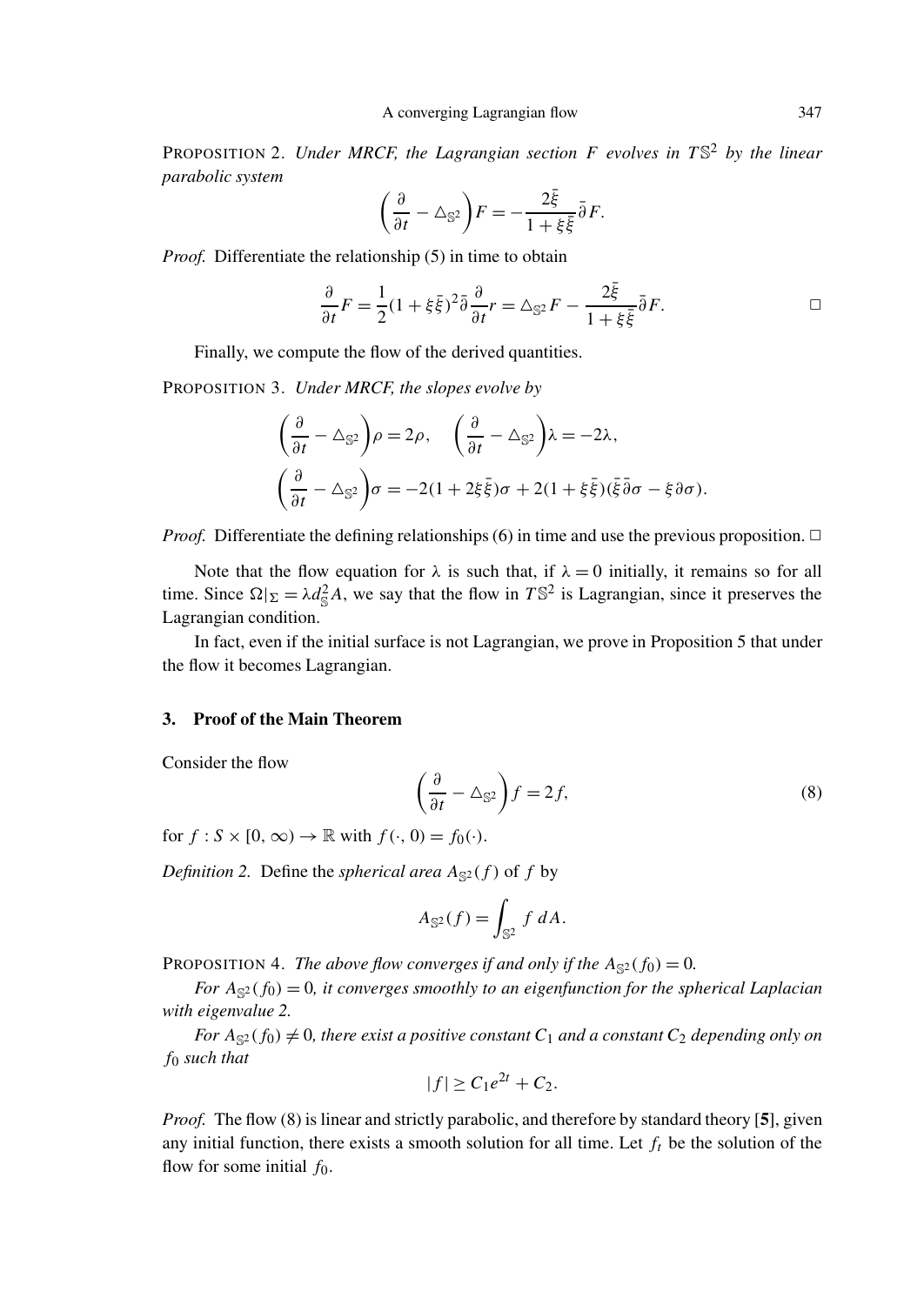Integrating the flow equation over the 2-sphere we obtain

$$
\frac{\partial}{\partial t}A_{\mathbb{S}^2}(f) = A_{\mathbb{S}^2}(f).
$$

Thus, if  $A_{\mathbb{S}^2}(f_0) = 0$ , then  $A_{\mathbb{S}^2}(f) = 0$  for all time, while  $A_{\mathbb{S}^2}(f_0) \neq 0$  implies exponential growth in time for the spherical area.

For fixed time *t*, decompose  $f_t : S \to \mathbb{R}$  in terms of spherical harmonics  $Y_l^m : S \to \mathbb{R}$  [6]:

$$
f_t = \sum_{l=0}^{\infty} \sum_{m=-l}^{l} B_{lm} Y_l^m,
$$

where  $B_{lm}$  are complex and satisfy  $\overline{B_{lm}} = (-1)^l B_{l-m}$  for  $m \neq 0$  and  $\overline{B_{l0}} = B_{l0}$ .

Since the flow is linear, we obtain a flow on the projection of *f* onto the spectrum of the Laplacian:

$$
\frac{\partial B_{lm}}{\partial t} = [2 - l(l+1)]B_{lm},
$$

which integrates to yield

$$
f_t = \sum_{l=0}^{\infty} \sum_{m=-l}^{l} \stackrel{\circ}{B}_{lm} e^{[2-l(l+1)]t} Y_l^m.
$$

For convenience, we have denoted  $B_{lm}$  at  $t = 0$  by  $\mathring{B}_{lm}$ .

In more detail, the spectral decomposition is given by

$$
f_t = \overset{\circ}{B}_{00} e^{2t} Y_0^0 + \overset{\circ}{B}_{1-1} Y_1^{-1} + \overset{\circ}{B}_{10} Y_1^0 + \overset{\circ}{B}_{11} Y_1^1 + \sum_{l=2}^{\infty} \sum_{m=-l}^{l} \overset{\circ}{B}_{lm} e^{(2-l(l+1))t} Y_l^m
$$
  
\n
$$
= \frac{1}{2} \sqrt{\frac{1}{\pi}} \overset{\circ}{B}_{00} e^{2t} + \sqrt{\frac{3}{2\pi}} \overset{\circ}{B}_{1-1} \frac{\overline{\xi}}{1 + \overline{\xi} \overline{\xi}} + \frac{1}{2} \sqrt{\frac{1}{\pi}} \overset{\circ}{B}_{10} \frac{1 - \xi \overline{\xi}}{1 + \xi \overline{\xi}} - \sqrt{\frac{3}{2\pi}} \overset{\circ}{B}_{11} \frac{\overline{\xi}}{1 + \xi \overline{\xi}}
$$
  
\n
$$
+ \sum_{l=2}^{\infty} \sum_{m=-l}^{l} \overset{\circ}{B}_{lm} e^{(2-l(l+1))t} Y_l^m
$$
  
\n
$$
= \frac{1}{2} \sqrt{\frac{1}{\pi}} A_{\mathbb{S}^2} (f_0) e^{2t} - \frac{\alpha \overline{\xi} + \overline{\alpha} \xi + b(1 - \xi \overline{\xi})}{1 + \xi \overline{\xi}} + \sum_{l=2}^{\infty} \sum_{m=-l}^{l} \overset{\circ}{B}_{lm} e^{(2-l(l+1))t} Y_l^m,
$$

where we note that, by the orthogonality properties of the spherical harmonics,

$$
A_{\mathbb{S}^2}(f_0) = \int_{\mathbb{S}^2} f_0 \, dA = \stackrel{\circ}{B}_{00},
$$

and we have introduced  $\alpha \in \mathbb{C}$ ,  $b \in \mathbb{R}$ :

$$
\alpha = -\sqrt{\frac{3}{2\pi}} \stackrel{\circ}{B}_{11}, \quad b = \frac{1}{2}\sqrt{\frac{1}{\pi}} \stackrel{\circ}{B}_{10}.
$$

If  $A_{\mathbb{S}^2}(f_0) \neq 0$ , then  $|f_t|$  exponentially blows up as  $t \to \infty$ , while for  $A_{\mathbb{S}^2}(f_0) = 0$ ,  $f_t$ converges to an eigenfunction of the spherical Laplacian with an eigenvalue equal to 2:

$$
f_t \to -\frac{\alpha \bar{\xi} + \bar{\alpha} \xi + b(1 - \xi \bar{\xi})}{1 + \xi \bar{\xi}}
$$
 as  $t \to \infty$ ,

as claimed.  $\Box$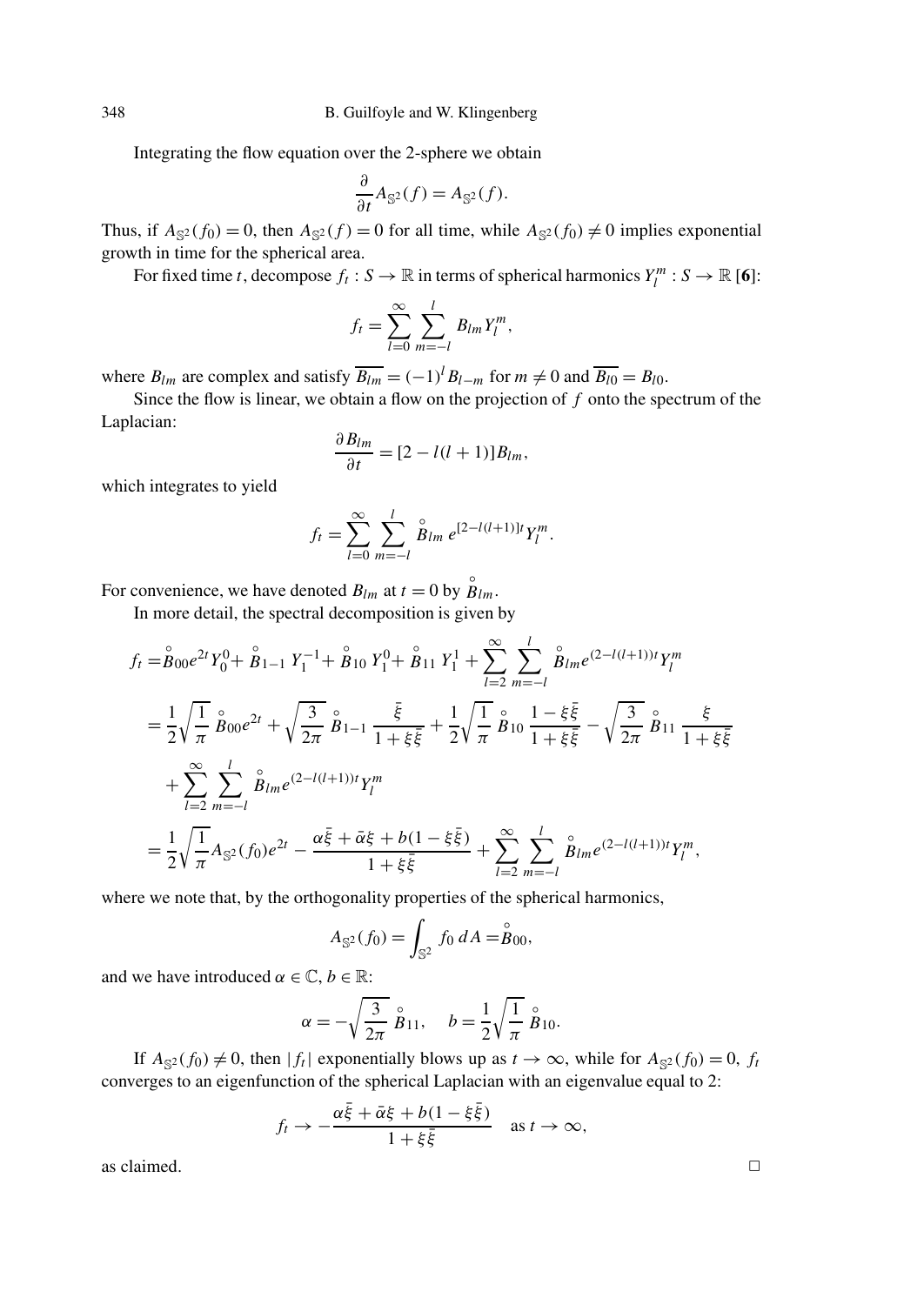*Proof of Main Theorem.* We have seen that under MRCF the support flows by equation (7). By Proposition 4, we need to determine the behaviour of the area  $A_{\mathbb{S}^2}(r)$ . Note that this integral is invariant under translation:

$$
A_{\mathbb{S}^2}(r) = A_{\mathbb{S}^2}\bigg(r - \frac{\alpha \bar{\xi} + \bar{\alpha}\xi + b(1 - \xi \bar{\xi})}{1 + \xi \bar{\xi}}\bigg).
$$

If we move the origin to the interior of  $S_0$  (which is assumed to be convex), we can make  $r > 0$  and conclude that  $A_{\leq 2}(r) > 0$ . Thus, by Proposition 4, the support function blows up exponentially. More particularly, the spectral decomposition is

$$
r = r_{00}e^{2t} + \sum_{l=1}^{\infty} \sum_{m=-l}^{l} r_{lm}e^{[2-l(l+1)]t}Y_l^m,
$$

where  $r_{00} > 0$ . Clearly,  $r_{00}$  is the radius of the limit of the rescaled flow for  $\tilde{r} = r e^{-2t}$  [7] – it is the projection of the support function into the 0-eigenspace of the spherical Laplacian:

$$
r_{00} = \frac{1}{2} \sqrt{\frac{1}{\pi}} \int_0^{2\pi} \int_0^{\pi} r_0 \sin \theta \, d\theta \, d\phi.
$$

Here, we have introduced standard spherical polar coordinates  $\xi = \tan(\theta/2)e^{i\phi}$ .

Now consider the flow in  $T\mathbb{S}^2$ . By the evolution equation for  $\rho$  in Proposition 3 we require  $A_{\mathbb{S}^2}(\rho)$ . In this case, however, we have

$$
A_{\mathbb{S}^2}(\rho) = \frac{1}{2} \int_{\mathbb{S}^2} \Delta_{\mathbb{S}^2} r \, dA = 0,
$$

and by the proof of Proposition 4,

$$
\rho = \sum_{l=1}^{\infty} \sum_{m=-l}^{l} \rho_{lm} e^{(2-l(l+1))t} Y_l^m,
$$

where the constants  $\rho_{lm}$  are determined by the initial surface. Let

$$
\alpha = -\sqrt{\frac{3}{2\pi}}\rho_{11}, \quad b = \frac{1}{2}\sqrt{\frac{1}{\pi}}\rho_{10}.
$$

We claim that the oriented normal lines to the flowing surface converge to the set of oriented lines passing through  $(x^1 + ix^2, x^3) = (\alpha, b)$ . Using the power series expansion for  $r$  corresponding to the one for  $f_t$  in the proof of Proposition 4, we have

$$
F = \frac{1}{2}(1 + \xi \bar{\xi})^2 \bar{\partial} r = -\frac{1}{2}(\alpha - 2b\xi - \bar{\alpha}\xi^2) + R(t, \xi, \bar{\xi}),
$$

where  $R(t, \xi, \bar{\xi}) \to 0$  uniformly in any  $C^k(\mathbb{S}^2)$  as  $t \to \infty$ . This completes the proof of the Main Theorem since the first term represents a global Lagrangian holomorphic section and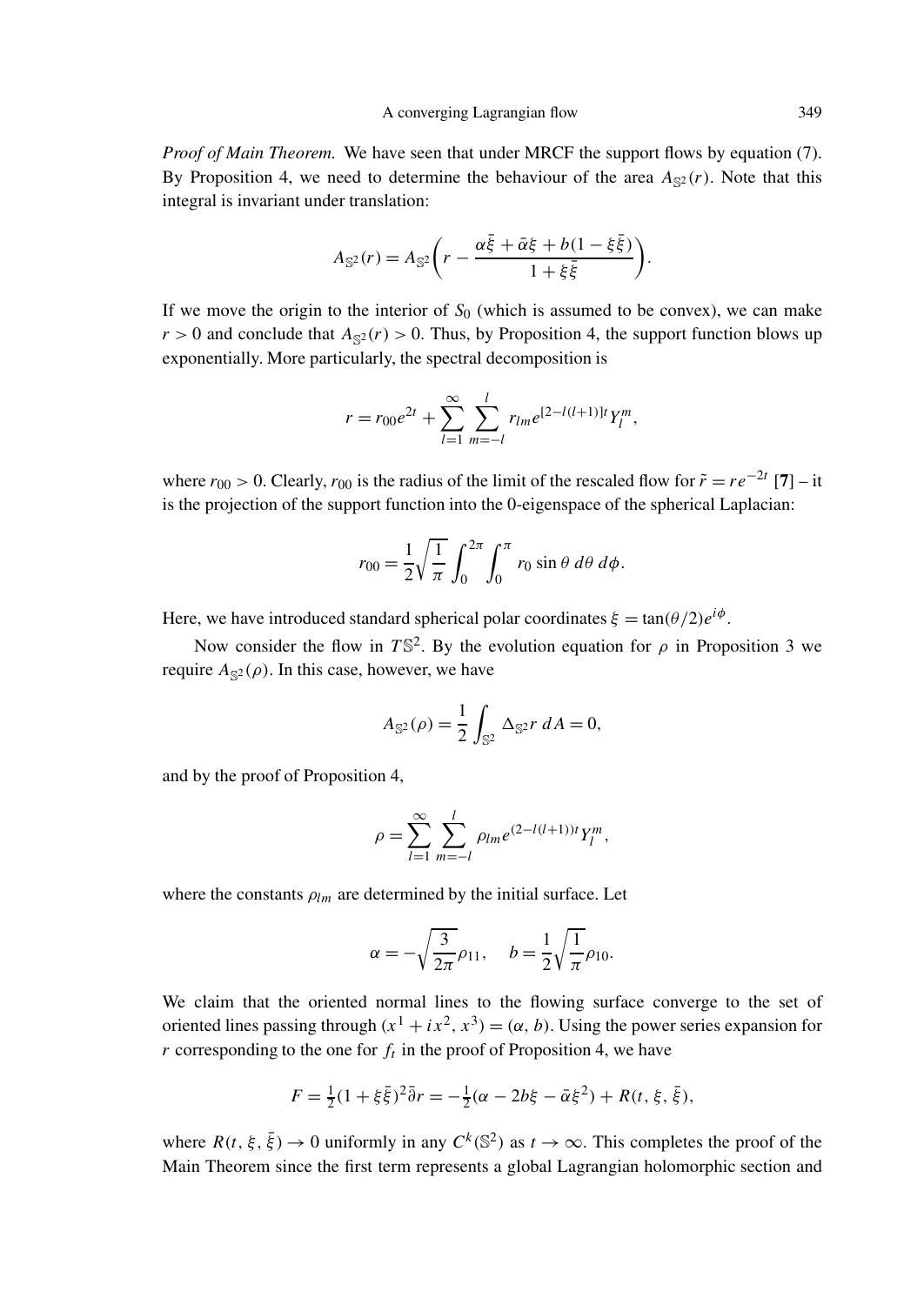we have

$$
x^{1} + ix^{2} = \alpha = -\sqrt{\frac{3}{2\pi}} \rho_{11} = -\sqrt{\frac{3}{2\pi}} \int_{\mathbb{S}^{2}} Y_{1}^{1} \rho \, dA
$$
  
=  $-\frac{1}{2} \sqrt{\frac{3}{2\pi}} \int_{\mathbb{S}^{2}} Y_{1}^{1} \triangle_{\mathbb{S}^{2}} r \, dA$   
=  $\sqrt{\frac{3}{2\pi}} \int_{\mathbb{S}^{2}} Y_{1}^{1} r \, dA$   
=  $\frac{3}{4\pi} \int_{0}^{2\pi} \int_{0}^{\pi} r \sin^{2} \theta e^{i\phi} \, d\theta \, d\phi$ ,

and similarly for  $x^3$ .

The point  $(\alpha, b)$  is the Steiner point of the initial surface  $S_0$  [2, 8], which remains fixed under the flow.  $\Box$ 

In fact, one could drop the Lagrangian condition on the initial global section.

PROPOSITION 5. *The flow converges to a Lagrangian holomorphic section even if the initial section is not Lagrangian.*

*Proof.* Recall that the section is Lagrangian if and only if  $\lambda = 0$ . The flow equation for  $\lambda$ given in Proposition 3 can be written as

$$
\left(\frac{\partial}{\partial t} - \triangle_{\mathbb{S}^2}\right) \lambda e^{2t} = 0,
$$

which by the maximum principle implies that there exists a constant *C* depending only on  $\lambda_0$ such that

$$
|\lambda| \le Ce^{-2t},
$$

so that  $\lambda \to 0$  as  $t \to \infty$ .

Now the proof follows that of the Lagrangian case.

*Acknowledgement.* The authors would like to thank the reviewer for helpful comments.

#### **REFERENCES**

- [1] B. Andrews. Harnack inequalities for evolving hypersurfaces. Math. Z. 217 (1994) 179–197.
- [2] T. Bonnesen and W. Fenchel. Theory of Convex Bodies. BCS Associates, ID, 1987.
- [3] B. Guilfoyle and W. Klingenberg. Generalised surfaces in  $\mathbb{R}^3$ . Math. Proc. R. Ir. Acad. 104A (2004) 199–209.
- [4] B. Guilfoyle and W. Klingenberg. An indefinite Kähler metric on the space of oriented lines. J. Lond. Math. Soc. (2) 72 (2005) 497–509.
- [5] G. M. Lieberman. Second Order Parabolic Differential Equations. World Scientific, London, 1996.
- [6] C. Müller. Spherical Harmonics (Lecture Notes in Mathematics, 17). Springer, Berlin, 1966.
- [7] K. Smoczyk. A representation formula for the inverse harmonic mean curvature flow. Elem. Math. 60 (2005) 57–65.
- [8] J. Steiner. Von dem Krummungsschwerpunkte ebener Curven. J. reine angew. Math. 21 (1840) 33–63, 101–133.